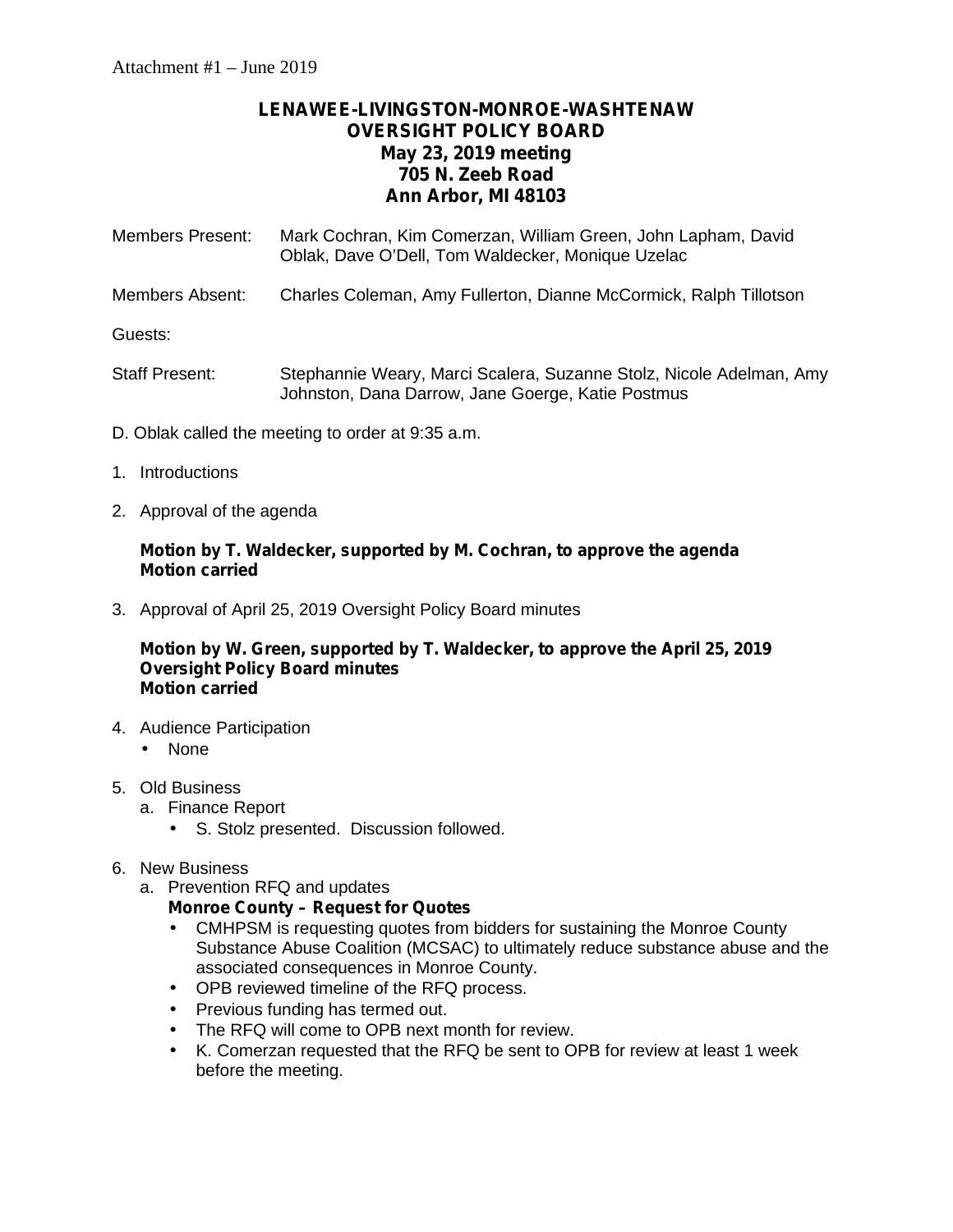## **Lenawee County – Prevention Changes**

 Lenawee CMHA will let the SUD prevention service contract expire at the end of this fiscal year. CMHPSM will consult with other potential Lenawee providers regarding the ability to continue with prevention programming efforts.

#### **Regional – Prevention Services for Emerging Needs**

- CMHPSM is considering putting together a mini grant for a speakers' bureau. If approved by OPB, staff will develop a specific mini-grant application that will include presentation criteria requirements and acceptable reimbursement rate for applicants.
- K. Postmus proposed coming up with a form and rate structure. OPB agreed. Form and rate structure will come back to OPB for review and approval.
- b. Mini Grant Request and Running Total
	- Washtenaw Recovery Advocacy Project and Home of New Vision has requested \$1,000 for the Annual Recovery Walk for Awareness, which takes place on June 8, 2019. Approved under the SUD Director's authority.
	- There is also a Recovery Walk in Monroe on June 15, 2019, from 12-4.

## **Update from state:**

 Innovative Strategies: the 4 programs will end this year. M. Scalera will do an assessment of the costs to determine if those services should be rolled into our service array and funding, of if the services should be discontinued. M. Scalera will then bring a proposed plan to OPB for review.

The state did say they may offer another RFI that may help allow continued funding.

- c. GAIN Incentive Reimbursement Proposal
	- The state has mandated the use of the GAIN tool.
	- M. Scalera proposed funding to reimburse trainers and clinicians at regional providers. Without this reimbursement, there will be a loss of revenue for providers.
	-
	- T. Waldecker noted that if providers get CEUs from training they should be required to pay for part of it. Shared costing would be more reasonable.
	- OPB requested that M. Scalera come back with a shared cost model for this proposal.
	- M. Scalera will also bring Mid State's policy on this reimbursement for review and comparison.
- d. Billing Form from Region 5 for GAIN Reimbursement
	- M. Scalera included Region 5's GAIN Reimbursement form in the OPB packet for OPB's review.

#### 7. Report from Regional Board

- S. Stolz advised that audited financials were submitted late because of the pending administrative hearing.
- The region is facing a \$10 million-dollar deficit. 2 regions are currently in this position, 2 potentially next year.
- The Regional Board appointed a CEO search committee.
- The PIHP has hired a CIO, Regional Administrative Assistant and Finance Assistant.
- The only position left to fill is the Clinical and SUD Services Director. Interviews have begun, with 4 candidates.

#### 8. SUD Director Updates

# **SOR supplement grant approved – Total of \$588,240**

 The supplemental grant will be for expansion of existing SOR programs, plus some funding to do a media campaign, which will be done in conjunction with public health departments.